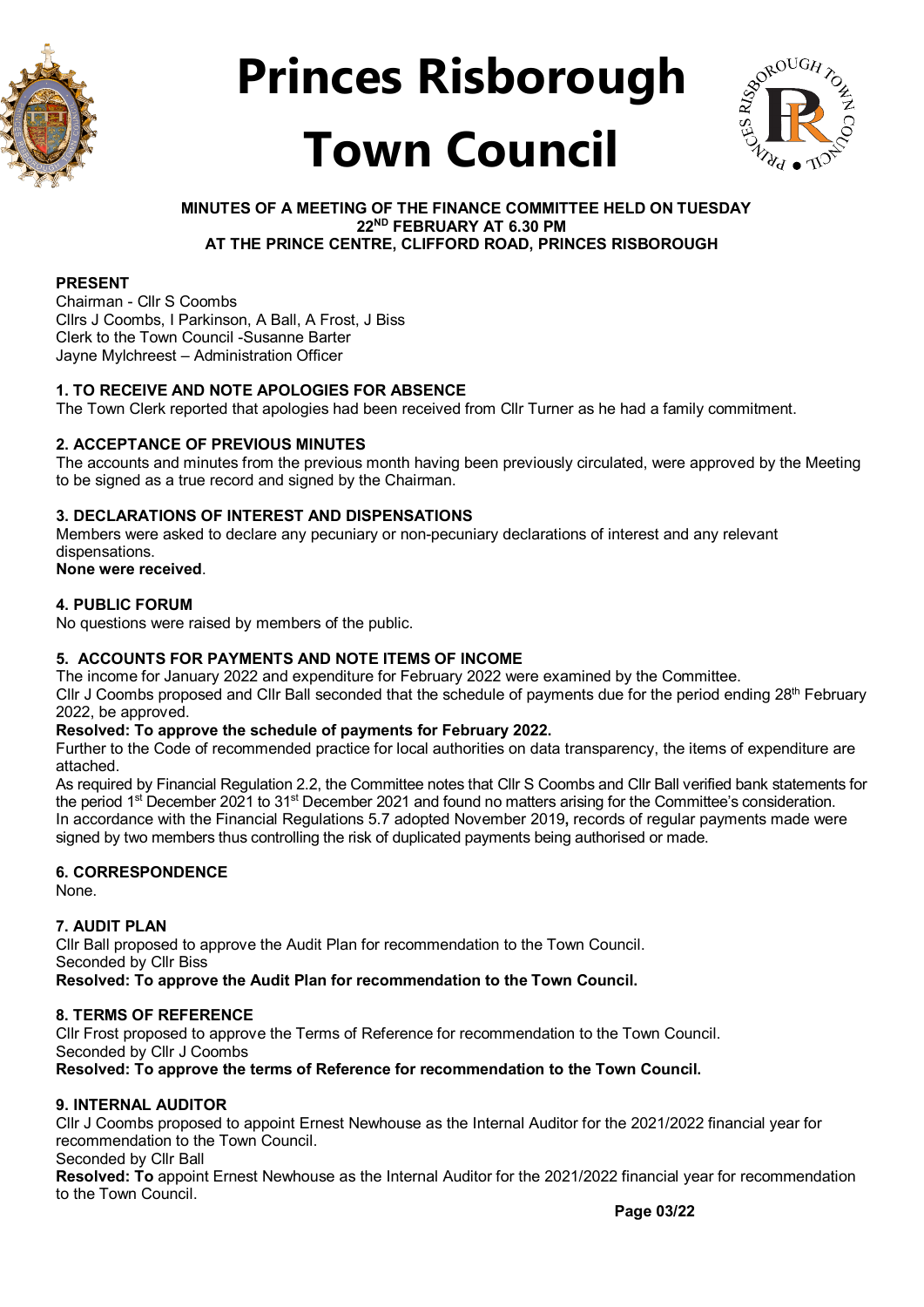



### **10. FINANCE RISK ASSESSMENT AND MANAGEMENT PLAN**

Cllr Parkinson proposed to approve the Finance Risk Assessment and Management Plan for recommendation to the Town Council.

Seconded by Cllr Biss

**Resolved: To approve the Finance Risk Assessment and Management Plan for recommendation to the Town Council.**

### **11. FUTURE AGENDA ITEMS**

To be advised.

#### **12. NEXT MEETING**

The date of the next monthly meeting of the Finance Committee will be on 29<sup>th</sup> March 2022 at 6.30pm in the Princes Centre, Clifford Road, Princes Risborough.

There being no further business the meeting closed at 6.45 pm.

Chairman……………………………………….. Date ………………… **Page 04/22**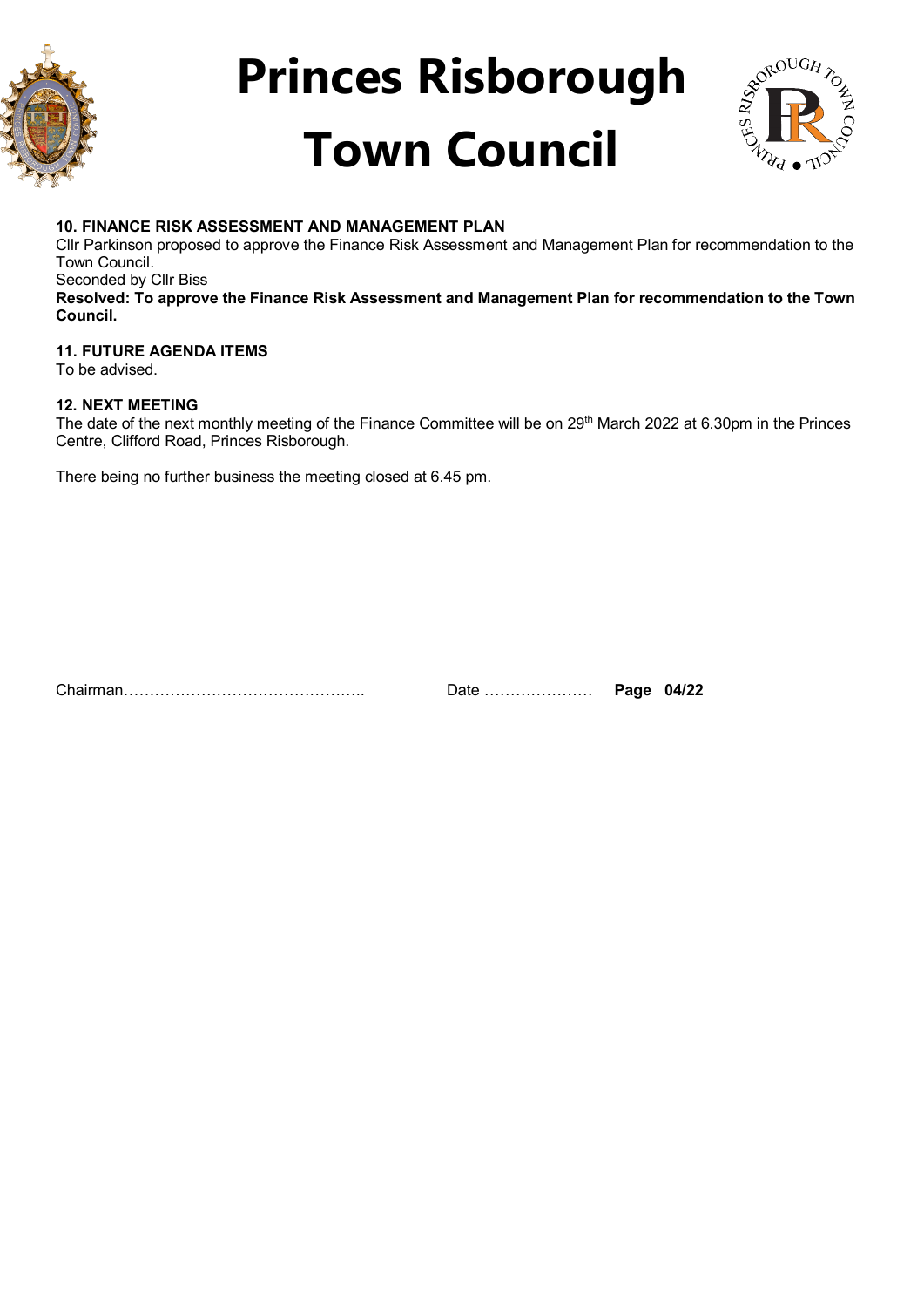



### **Expenditure February 2022**

| <b>9 GROUP LTD</b>      | <b>Telephones</b>                 | £125.70   |
|-------------------------|-----------------------------------|-----------|
| <b>REFRESHMENTS</b>     | Xmas lights event                 | £34.35    |
| <b>ALPHABET GB LTD</b>  | Ford Ranger lease                 | £428.92   |
| <b>BALC</b>             | <b>Addressing Conflict course</b> | £45.00    |
| <b>BALC</b>             | <b>Addressing Conflict course</b> | £45.00    |
| <b>BALC</b>             | Addressing conflict course        | £45.00    |
| BARCLAYCARD             | PDQ terminals                     | £25.76    |
| <b>BARCLAYCARD</b>      | PDQ terminals                     | £20.00    |
| <b>TYRETEAM LTD</b>     | Tractor tyre repair               | £15.00    |
| <b>BUCKINGHAMSHIRE</b>  |                                   |           |
| COUNCIL                 | <b>Wades Cente Bus rates</b>      | £410.00   |
| <b>BLANCHFORDS</b>      | <b>Bolts</b>                      | £3.54     |
| <b>BLANCHFORDS</b>      | Bolts/nuts                        | £2.78     |
| <b>BLANCHFORDS</b>      | dishcloths sponge screws          | £17.73    |
| <b>BT GROUP PLC</b>     | wi-fi Market House                | £35.94    |
| <b>BT GROUP PLC</b>     | <b>BT Wades Centre</b>            | £160.32   |
| CALOO                   | Jan 2022 repairs                  | £534.00   |
| <b>CASTLE WATER</b>     | <b>Water Wades Centre</b>         | £104.17   |
| <b>CHILTERN SOCIETY</b> | Paths Mt and clearance 2021       | £210.72   |
| <b>CHILTERN VIEW</b>    | Summer fest 2019 Chiltern View    | £1,056.00 |
| <b>CMPCON LTD</b>       | <b>HR</b> support                 | £9.60     |
| <b>CREDIT CARD</b>      | Amazon Monitor stand              | £26.98    |
|                         | Amazon pencils letter tray        | £14.34    |
|                         | Amazon mouse mat                  | £2.99     |
|                         | Amazon paper basket               | £7.49     |
|                         | Amazon tray/letter                | £9.70     |
|                         | Amazon erasers                    | £5.94     |
|                         | Amazon scissors batteries         | £17.90    |
|                         | Amazon envelopes                  | £10.78    |
|                         | Amazon labels hole punch          | £5.91     |
|                         | Amazon calculator                 | £6.64     |
|                         | Amazon hole punch                 | £12.79    |
|                         | Green Magic leaflet dispenser     | £9.73     |
|                         | Green Magic leaflet dispenser     | £27.72    |
|                         | Nisbets crockery                  | £575.64   |
|                         | Catering Centre bar cooler        | £768.94   |
|                         | Ikea cutlery                      | £200.00   |
|                         | Amazon toilet rolls               | £41.98    |
|                         | Autobits beacons                  | £51.59    |
|                         | Amazon clock                      | £3.00     |
|                         | Amazon chair                      | £55.98    |
|                         | Shopify                           | £113.58   |
|                         | Shopify                           | £3.35     |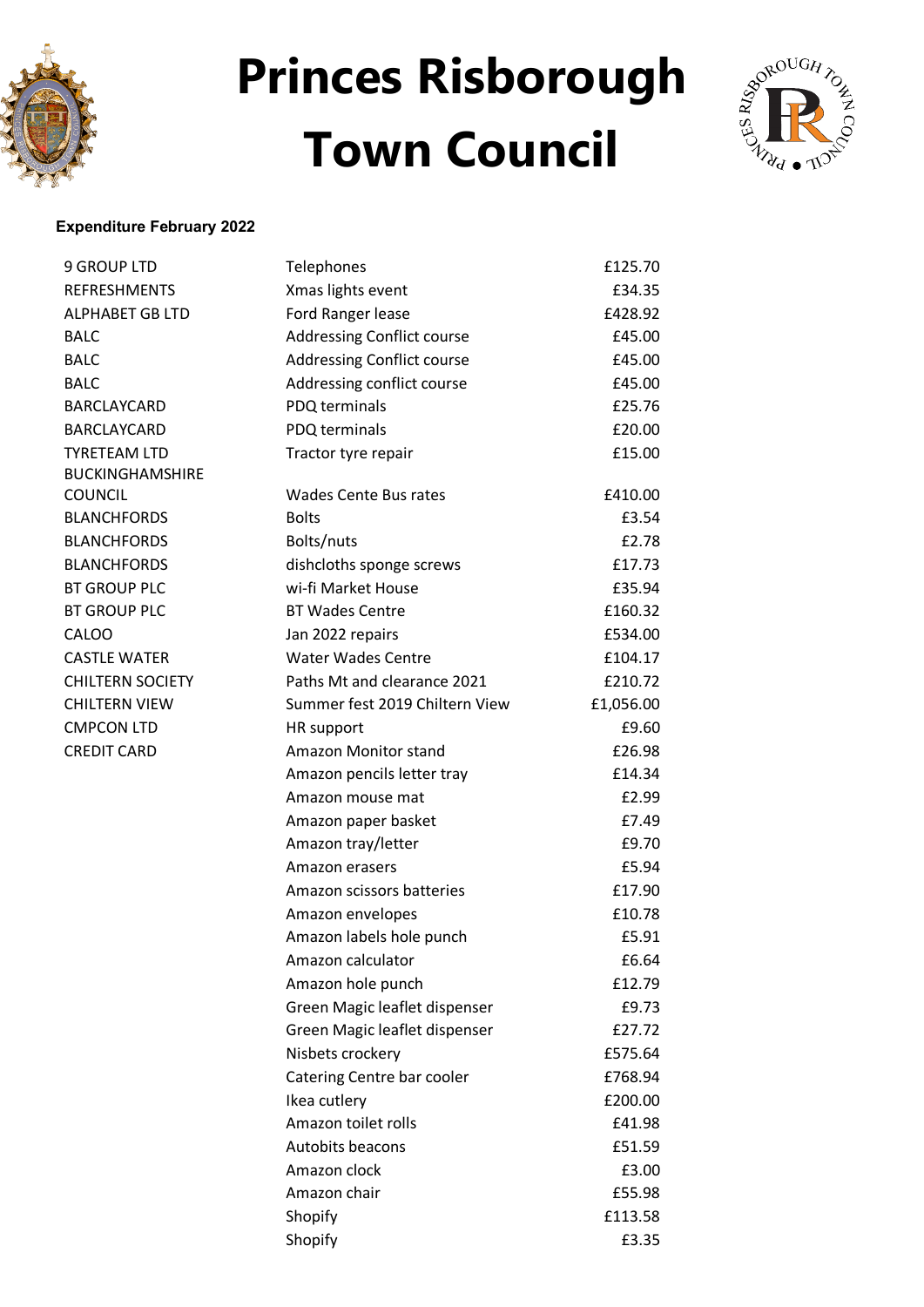



|                            | Shopify                         | £55.83     |           |
|----------------------------|---------------------------------|------------|-----------|
|                            | Shopify                         | £1.64      |           |
|                            | Adobe software                  | £41.62     |           |
|                            | Jones pruning saw               | £253.98    |           |
|                            | Stamps                          | £31.68     |           |
|                            | <b>Total Credit card</b>        |            | £2,357.72 |
| ELDRIDGE ELECTRICAL        | Col 514 side painted            | £49.20     |           |
| ELDRIDGE ELECTRICAL        | Col 283 removed/New lantern WP  | £591.25    |           |
| ELDRIDGE ELECTRICAL        | Col 131 repairs                 | £60.60     |           |
| <b>ELLIS WHITTAM</b>       | <b>HR Support</b>               | £5,340.00  |           |
| <b>ELLIS WHITTAM</b>       | Admin fee + insurance           | £251.00    |           |
| <b>ESSO CARD</b>           | Fuel                            | £44.14     |           |
| <b>ESSO CARD</b>           | Fuel                            | £119.39    |           |
| <b>GEORGE BROWNS LTD</b>   | Turfmaster mower service        | £151.59    |           |
| <b>GEORGE BROWNS LTD</b>   | Hayter service                  | £117.15    |           |
| <b>GEORGE BROWNS LTD</b>   | Hayter service                  | £181.79    |           |
| <b>GEORGE BROWNS LTD</b>   | Hayter service                  | £127.17    |           |
| <b>GMH CASH REGISTERS</b>  | Quaser EPoS system              | £732.00    |           |
| <b>GOLD STAR CLEANING</b>  | Roof repairs Wades Centre       | £170.00    |           |
| GRUNDON                    | Waste management                | £16.37     |           |
| <b>HELPFUL HIRINGS</b>     | <b>Trailer hire</b>             | £156.00    |           |
| <b>HELPFUL HIRINGS</b>     | <b>Excavator hire</b>           | £348.00    |           |
| HMRC                       | <b>HMRC</b> paye                | £2,864.68  |           |
| <b>IHASCO LTD</b>          | <b>Fire Awareness</b>           | £144.00    |           |
| <b>WADES CENTRE</b>        | Deposit refund Wades Centre     | £150.00    |           |
| <b>KEITH DOBSON</b>        | Monthly risk inspection         | £136.50    |           |
| <b>LAMPS AND TUBES</b>     | Xmas lights 2021                | £966.00    |           |
| LEX AUTOLEASE LTD          | Ford transit vehicle hire       | £394.06    |           |
| LGPS                       | <b>LGPS</b>                     | £2,051.88  |           |
| MORGAN ARCHITECTURAL       | Survey/drawings                 | £520.00    |           |
| MP PAYROLL SOLUTIONS       | Payroll admin                   | £76.32     |           |
| <b>NEST PENSION</b>        | <b>Nest</b>                     | £165.74    |           |
| <b>OPUS ENERGY</b>         | <b>Gas Wades Centre</b>         | £50.25     |           |
| <b>OPUS ENERGY</b>         | <b>Electricity Wades Centre</b> | £282.54    |           |
| P A SPITTLES               | Relaying paving slabs Wades     | £628.80    |           |
| PRESTIGE COMMERCIAL        | <b>BS</b> clean                 | £178.50    |           |
| PRINCES CENTRE             | Office rent                     | £625.00    |           |
| PRUDENTIAL                 | Prudential pension              | £500.00    |           |
| <b>EXPENSES</b>            | <b>Deliver Love donations</b>   | £17.82     |           |
| SALARIES                   | <b>Salaries</b>                 | £10,819.14 |           |
| SJY CARPENTRY LTD          | secure safe/cellar door/shelve  | £400.00    |           |
| <b>SPEEDY FUELS</b>        | Gas oil                         | £1,008.72  |           |
| <b>STRIDERS UP 4 GRABS</b> | Green waste SMG                 | £420.00    |           |
| SUEZ                       | Waste recycling                 | £82.51     |           |
| TBS HYGIENE LTD            | Dog waste collection            | £501.12    |           |